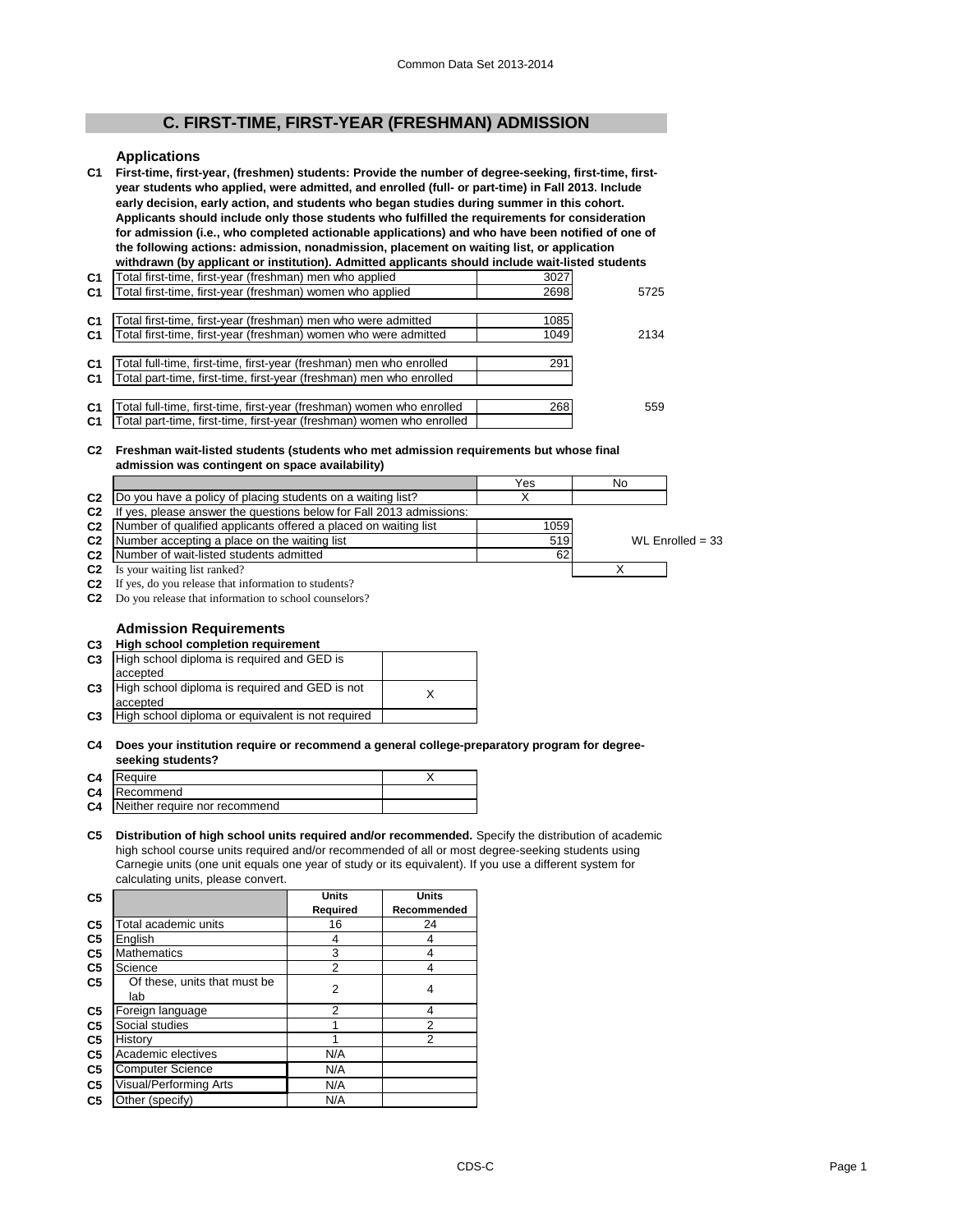## **Basis for Selection**

**C6** Do you have an open admission policy, under which virtually all secondary school graduates or students with GED equivalency diplomas are admitted without regard to academic record, test scores, or other qualifications? If so, check which applies:

**C6 C6 C6 C6 C6** other (explain) selective admission to some programs Open admission policy as described above for all students Open admission policy as described above for most students, but- selective admission for out-of-state students

**C7 Relative importance of each of the following academic and nonacademic factors in first-time, firstyear, degree-seeking (freshman) admission decisions.**

| C7 |                                     | <b>Very Important</b> | Important | <b>Considered</b> | <b>Not Considered</b> |
|----|-------------------------------------|-----------------------|-----------|-------------------|-----------------------|
| C7 | Academic                            |                       |           |                   |                       |
| C7 | Rigor of secondary school<br>record | X                     |           |                   |                       |
| C7 | Class rank                          | X                     |           |                   |                       |
| C7 | Academic GPA                        | X                     |           |                   |                       |
| C7 | Standardized test scores            |                       | X         |                   |                       |
| C7 | <b>Application Essay</b>            |                       | X         |                   |                       |
| C7 | Recommendation(s)                   |                       | X         |                   |                       |
| C7 | <b>Nonacademic</b>                  |                       |           |                   |                       |
| C7 | Interview                           |                       |           | X                 |                       |
| C7 | <b>Extracurricular activities</b>   |                       | X         |                   |                       |
| C7 | Talent/ability                      |                       | X         |                   |                       |
| C7 | Character/personal qualities        |                       | X         |                   |                       |
| C7 | First generation                    |                       |           | X                 |                       |
| C7 | Alumni/ae relation                  |                       |           | Χ                 |                       |
| C7 | Geographical residence              |                       |           | X                 |                       |
| C7 | State residency                     |                       |           | X                 |                       |
| C7 | Religious<br>affiliation/commitment |                       |           |                   | X                     |
| C7 | Racial/ethnic status                |                       |           | X                 |                       |
| C7 | Volunteer work                      |                       | X         |                   |                       |
| C7 | Work experience                     |                       | X         |                   |                       |
| C7 | Level of applicant's interest       |                       |           | X                 |                       |

# **SAT and ACT Policies**

# **C8 Entrance exams**

|                                                                            | Yes | No |
|----------------------------------------------------------------------------|-----|----|
| <b>C8A Does your institution make use of SAT, ACT, or SAT Subject Test</b> |     |    |
| Iscores in admission decisions for first-time, first-vear, degree-         |     |    |
| seeking applicants?                                                        |     |    |

**C8A** If yes, place check marks in the appropriate boxes below to reflect your institution's policies for use in admission for Fall 2015.

| C8A |                                         |         | <b>ADMISSION</b> |                         |                    |             |  |
|-----|-----------------------------------------|---------|------------------|-------------------------|--------------------|-------------|--|
| C8A |                                         | Require | Recommend        | <b>Require for Some</b> | <b>Consider if</b> | <b>Not</b>  |  |
|     |                                         |         |                  |                         | <b>Submitted</b>   | <b>Used</b> |  |
|     | C8A SAT or ACT                          |         |                  |                         |                    |             |  |
|     | <b>C8A ACT only</b>                     |         |                  |                         |                    |             |  |
|     | <b>C8A</b> SAT only                     |         |                  |                         |                    |             |  |
|     | <b>C8A SAT and SAT Subject Tests or</b> |         |                  |                         |                    |             |  |
|     | <b>ACT</b>                              |         |                  |                         |                    |             |  |
|     | <b>C8A SAT Subject Tests only</b>       |         |                  |                         |                    |             |  |

**C8B** If your institution will make use of the ACT in admission decisions for first-time, first-year, degree-seeking applicants for Fall 2015, please indicate which ONE of the following applies: (regardless of whether the writing score will be used in the admissions process):

**C8B** ACT with Writing Component required

**C8B** ACT with Writing component recommended

**C8B** ACT with or without Writing component accepted  $\qquad$  X

**C8C** Please indicate how your institution will use the SAT or ACT writing component; check all that apply:

**C8C** For admission

|     | <b>C8C</b> Please indicate how your institution will use the SAT or ACT writing component; check all that apply: |  |  |                  |                  |
|-----|------------------------------------------------------------------------------------------------------------------|--|--|------------------|------------------|
| C8C |                                                                                                                  |  |  | <b>SAT</b> essay | <b>ACT</b> essay |
|     | C.R.C. For admission                                                                                             |  |  |                  |                  |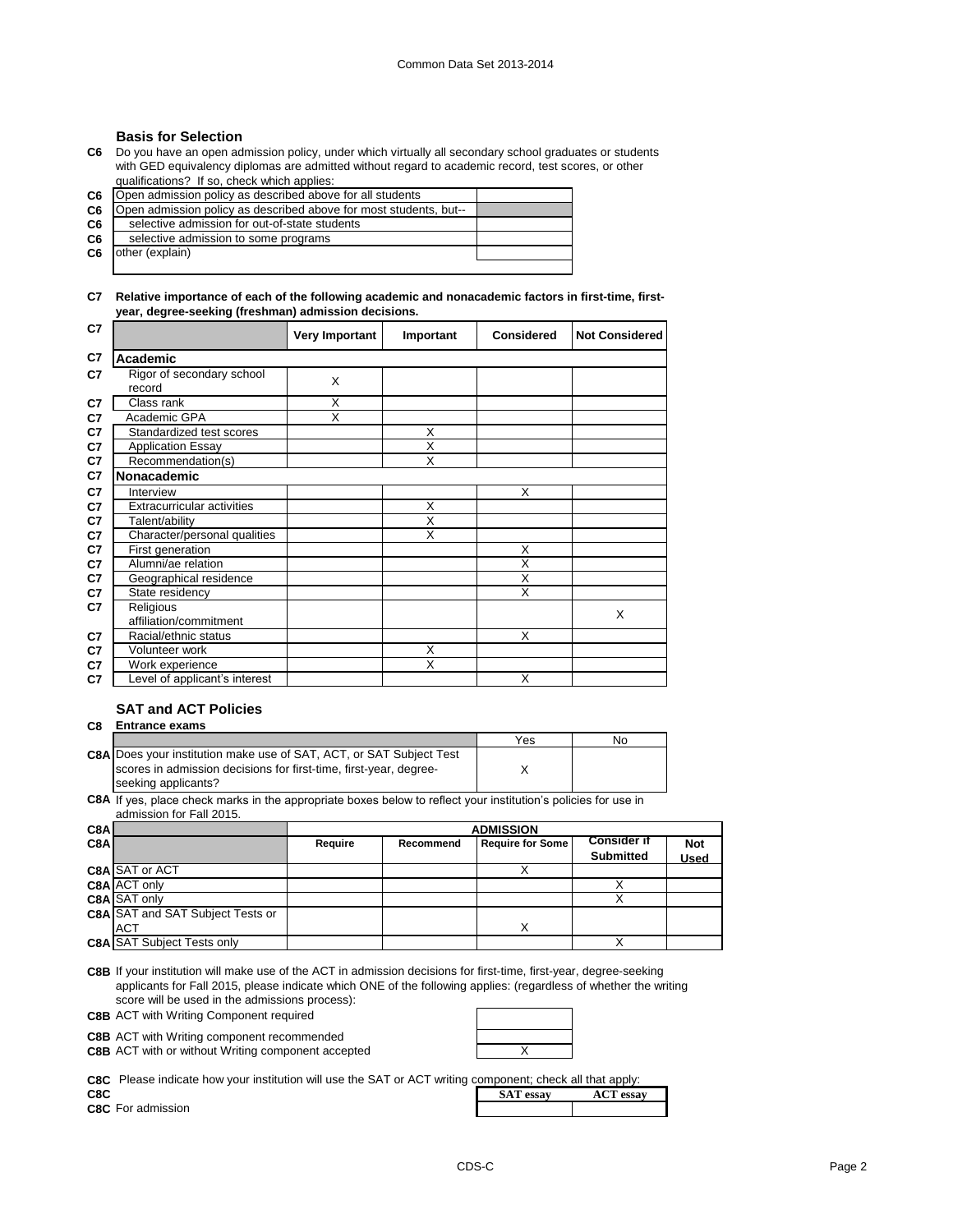| <b>C8C</b> For placement                                                                          |     |    |      |  |
|---------------------------------------------------------------------------------------------------|-----|----|------|--|
| <b>C8C</b> For advising                                                                           |     |    |      |  |
| <b>C8C</b> In place of an application essay                                                       |     |    |      |  |
| C8C As a validity check on the<br>application essay                                               |     |    |      |  |
| C8C No college policy as of now                                                                   |     |    |      |  |
| C <sub>8</sub> C Not using essay component                                                        |     |    | x    |  |
| <b>C8D In addition</b> , does your institution use applicants' test scores for academic advising? |     |    |      |  |
| C8D                                                                                               | Yes | No |      |  |
|                                                                                                   |     | X  |      |  |
|                                                                                                   |     |    |      |  |
| CRE I stoot data by which SAT or ACT scores must be received for fall-                            |     |    | 2/15 |  |

| <b>C8E</b> Latest date by which SAT Subject Test scores must be received for<br>2/15 | <b>C8E</b> Latest date by which SAT or ACT scores must be received for fall- | 2/15 |
|--------------------------------------------------------------------------------------|------------------------------------------------------------------------------|------|
|                                                                                      | fall-term admission                                                          |      |

**C8F** If necessary, use this space to clarify your test policies:

**C8F** Testing is optional except for combined programs. Testing is required for Homeschooled students. Leadership in Medicine program applicants must submit the SAT I and two SAT II's or the ACT; Law and Public Policy program applicants must submit the SAT I or the ACT. Applicants to these programs must complete the necessary tests no later than December of their senior year. It is recommended that international applicants submit the SAT or ACT. The TOEFL or IELTS is required if English is not the first language.

**C8G** Please indicate which tests your institution uses for placement (e.g., state tests):

| C8G SAT |                                  |  |  |
|---------|----------------------------------|--|--|
| C8G ACT |                                  |  |  |
|         | <b>C8G</b> SAT Subject Tests     |  |  |
| C8G AP  |                                  |  |  |
|         | C8G CLEP                         |  |  |
|         | <b>C8G</b> Institutional Exam    |  |  |
|         | <b>C8G</b> State Exam (specify): |  |  |
|         |                                  |  |  |

## **Freshman Profile**

Provide percentages for ALL enrolled, degree-seeking, full-time and part-time, first-time, first-year (freshman) students enrolled in Fall 2013, including students who began studies during summer, international students/nonresident aliens, and students admitted under special arrangements.

**C9 Percent and number of first-time, first-year (freshman) students enrolled in Fall 2013 who submitted national standardized (SAT/ACT) test scores. Include information for ALL enrolled, degree-seeking, first-time, first-year (freshman) students who submitted test scores. Do not include partial test scores (e.g., mathematics scores but not critical reading for a category of students) or combine other standardized test results (such as TOEFL) in this item. Do not convert SAT scores to ACT scores and vice versa. The 25th percentile is the score that 25 percent scored at or below; the 75th percentile score is the one that 25 percent scored at or above.**

| Percent submitting SAT scores |                 |                 | 250                                                                  |
|-------------------------------|-----------------|-----------------|----------------------------------------------------------------------|
| Percent submitting ACT scores |                 |                 | 125                                                                  |
|                               |                 |                 |                                                                      |
|                               | 25th Percentile | 75th Percentile |                                                                      |
| <b>SAT Critical Reading</b>   | 590             | 680             |                                                                      |
| <b>SAT Math</b>               | 630             | 720             | Avg. SAT Math: 670                                                   |
| <b>SAT Writing</b>            | 590             | 690             |                                                                      |
| <b>SAT Essay</b>              | N/A             | N/A             | Avg. SAT Critical Reading: 640                                       |
| <b>ACT Composite</b>          | 28              | 31              |                                                                      |
| <b>ACT Math</b>               | 27              | 32              | Avg. SAT Writing: 640                                                |
| <b>ACT English</b>            | 26              | 32              |                                                                      |
| <b>ACT Writing</b>            | N/A             | N/A             |                                                                      |
|                               |                 |                 | 45% Number submitting SAT scores<br>22% Number submitting ACT scores |

#### **C9** Percent of first-time, first-year (freshman) students with scores in each range:

| C9             |         | <b>SAT Critical</b> |                 |                    |
|----------------|---------|---------------------|-----------------|--------------------|
|                |         | Reading             | <b>SAT Math</b> | <b>SAT Writing</b> |
| C9             | 700-800 | 18%                 | 38%             | 21%                |
| C <sub>9</sub> | 600-699 | 54%                 | 49%             | 54%                |
| C9             | 500-599 | 25%                 | 12%             | 25%                |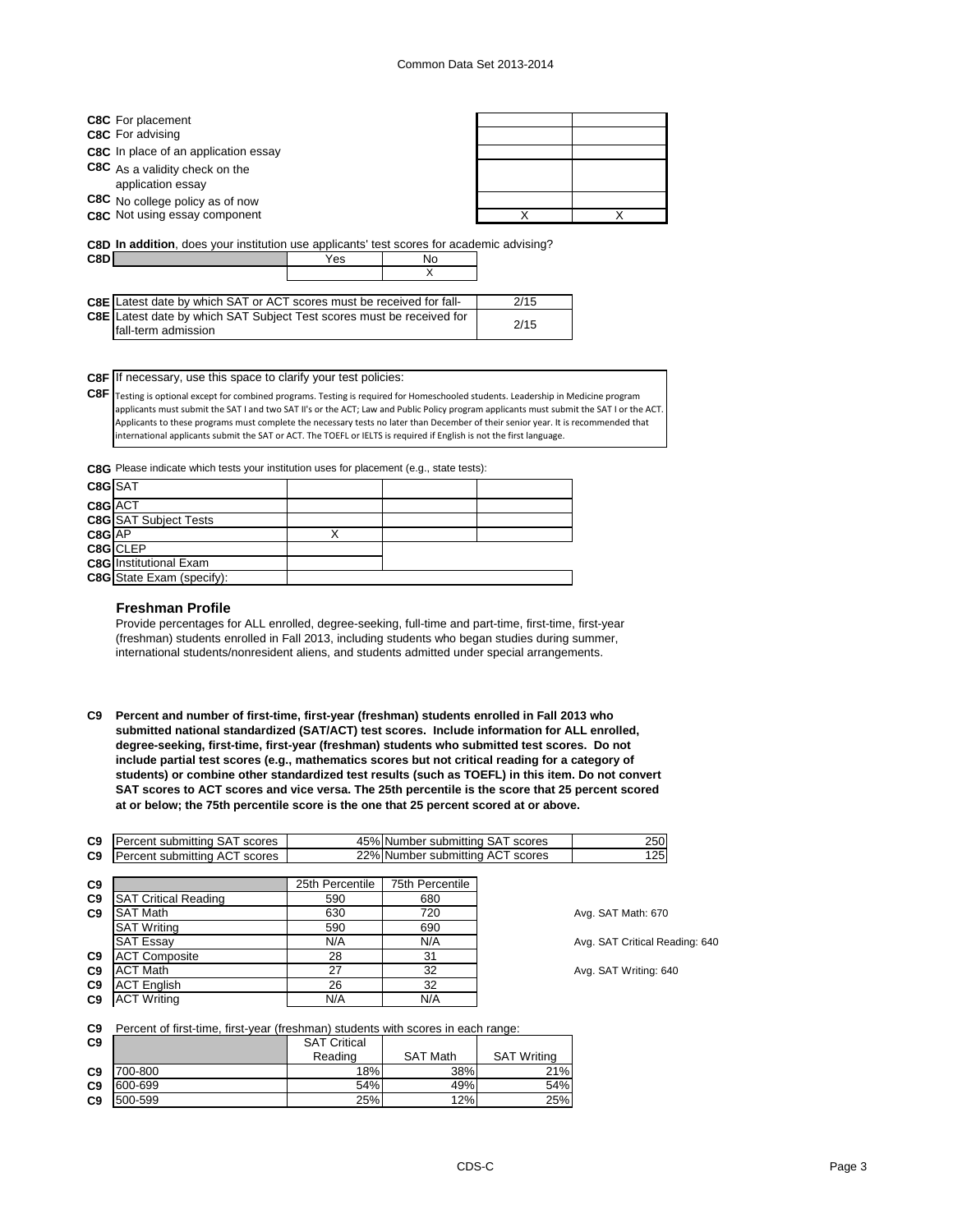| 400-499                 | 3%                   | 0%                 | 0%              |
|-------------------------|----------------------|--------------------|-----------------|
| 300-399                 | 0%                   | 0%                 | 0%              |
| 200-299                 | 0%                   | 0%                 | 0%              |
| Totals should = $100\%$ | 100%                 | 100%               | 100%            |
|                         | <b>ACT Composite</b> | <b>ACT English</b> | <b>ACT Math</b> |
| 30-36                   | 45%                  | 43%                | 46%             |
| 24-29                   | 54%                  | 49%                | 50%             |
| 18-23                   | 2%                   | 8%                 | 4%              |
| $12 - 17$               | $0\%$                | 0%                 | 0%              |
| $6 - 11$                | 0%                   | 0%                 | 0%              |
| Below <sub>6</sub>      | $0\%$                | 0%                 | 0%              |
| Totals should = $100\%$ | 100%                 | 100%               | 100%            |
|                         |                      |                    |                 |

Avg. ACT Composite: 29

**C10** Percent of all degree-seeking, first-time, first-year (freshman) students who had high school class rank within each of the following ranges (report information for those students from whom you collected high school rank information).

| C10 Percent in top tenth of high school graduating class                                    | 64% |                          |  |
|---------------------------------------------------------------------------------------------|-----|--------------------------|--|
| C <sub>10</sub> Percent in top quarter of high school graduating class                      | 84% |                          |  |
| C10 Percent in top half of high school graduating class                                     |     | $97\%$ Top half +        |  |
| C <sub>10</sub> Percent in bottom half of high school graduating class                      |     | $3\%$ bottom half = 100% |  |
| C10 Percent in bottom quarter of high school graduating class                               | 0%  |                          |  |
| C10   Percent of total first-time, first-year (freshmen) students who submitted high school |     |                          |  |
| class rank:                                                                                 |     | 34%                      |  |

**C11** Percentage of all enrolled, degree-seeking, first-time, first-year (freshman) students who had high school grade-point averages within each of the following ranges (using 4.0 scale). Report information only for those students from whom you collected high school GPA.

| C11 Percent who had GPA of 3.75 and higher    | 23%   |
|-----------------------------------------------|-------|
| C11 Percent who had GPA between 3.50 and 3.74 | 20%   |
| C11 Percent who had GPA between 3.25 and 3.49 | 22%   |
| C11 Percent who had GPA between 3.00 and 3.24 | 17%   |
| C11 Percent who had GPA between 2.50 and 2.99 | 17%   |
| C11 Percent who had GPA between 2.0 and 2.49  | $1\%$ |
| C11 Percent who had GPA between 1.0 and 1.99  | $0\%$ |
| C11 Percent who had GPA below 1.0             | $0\%$ |
| Totals should = $100\%$                       | 100%  |
|                                               |       |

| C12 Average high school GPA of all degree-seeking, first-time, first-year<br>(freshman) students who submitted GPA: | 3.4 |
|---------------------------------------------------------------------------------------------------------------------|-----|
| C12   Percent of total first-time, first-year (freshman) students who<br>submitted high school GPA:                 | 97% |

# **Admission Policies**

# **C13 Application Fee**

| C <sub>13</sub> |                                            | Yes | N٥ |
|-----------------|--------------------------------------------|-----|----|
|                 | C13 Does your institution have an          |     |    |
|                 | application fee?                           |     |    |
|                 | C13 Amount of application fee:             |     |    |
| C <sub>13</sub> |                                            | Yes | N٥ |
|                 | <b>C13</b> Can it be waived for applicants |     |    |
|                 | with financial need?                       |     |    |

**C13** If you have an application fee and an on-line application option,

**C13** Same fee:

| C13 Free:    |  |
|--------------|--|
| C13 Reduced: |  |
|              |  |

| C <sub>13</sub> |                                    | Yes | No |
|-----------------|------------------------------------|-----|----|
|                 | C13 Can on-line application fee be |     |    |
|                 | waived for applicants with         |     |    |
|                 | financial need?                    |     |    |

# **C14 Application closing date**

| C14 I |                                   | Yes | No |
|-------|-----------------------------------|-----|----|
|       | C14 Does your institution have an |     |    |
|       | application closing date?         |     |    |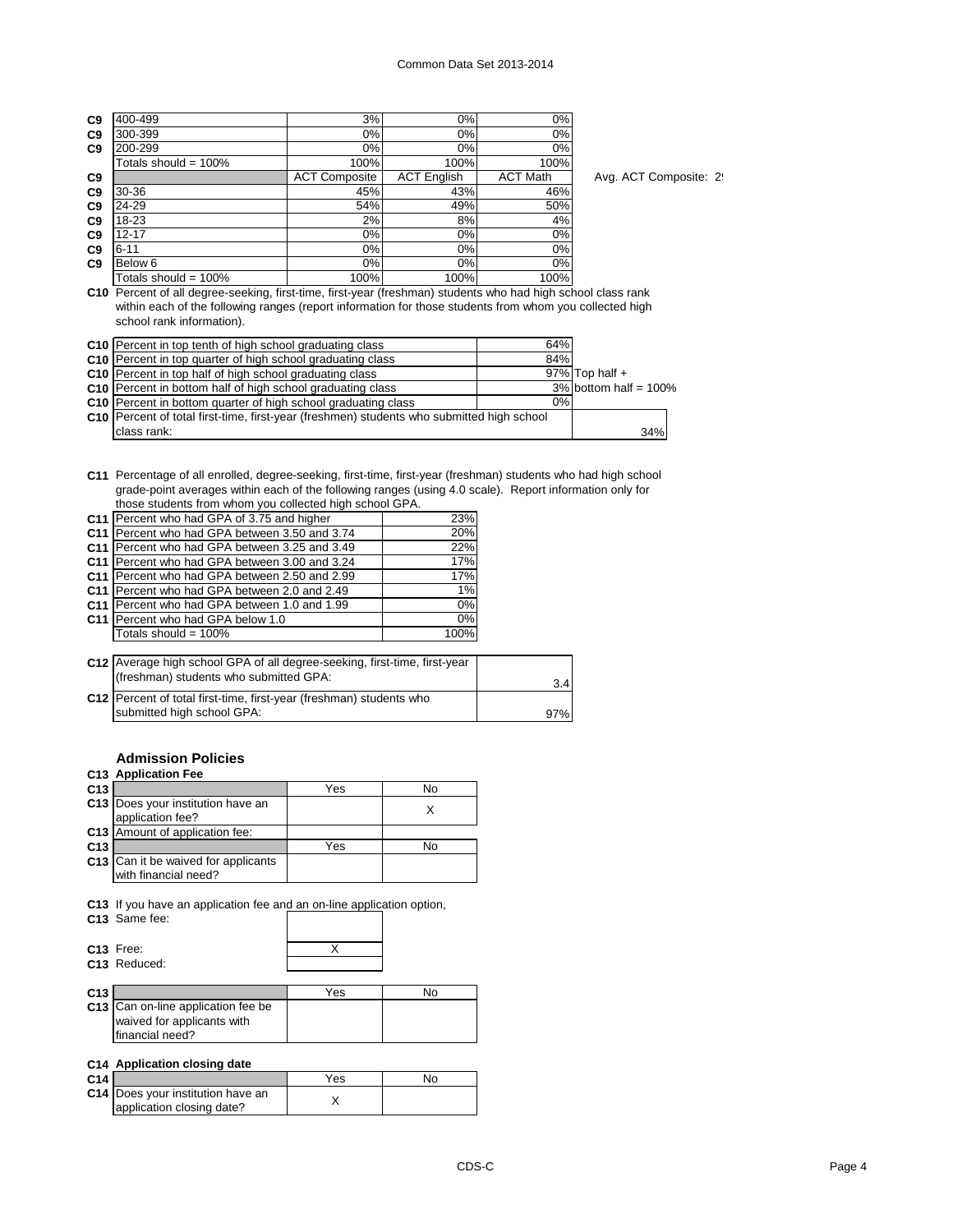# Common Data Set 2013-2014

| C14 Priority date:<br>C <sub>15</sub><br>Yes<br>No<br>C15 Are first-time, first-year students accepted for terms other than<br>X<br>C16 Notification to applicants of admission decision sent (fill in one only)<br>C16 On a rolling basis beginning<br>(date):<br>$C16$ By (date):<br>4/1<br>C16 Other:<br>C17 Reply policy for admitted applicants (fill in one only)<br>C17 Must reply by (date):<br>5/1<br>C <sub>17</sub> No set date:<br>C17 Must reply by May 1 or within<br>weeks if notified<br>thereafter<br>C <sub>17</sub> Other:<br>C17 Deadline for housing deposit (MM/DD):<br>C17 Amount of housing deposit:<br>C17 Refundable if student does not enroll?<br>Yes, in full<br>C <sub>17</sub><br>Yes, in part<br>C <sub>17</sub><br>C <sub>17</sub><br>No<br>C18 Deferred admission<br>C18<br>Yes<br><b>No</b><br>C18 Does your institution allow students to postpone enrollment after<br>X<br>admission?<br>C18 If yes, maximum period of postponement:<br>1 year | C14 Application closing date (fall): | 1/15 |  |  |
|-------------------------------------------------------------------------------------------------------------------------------------------------------------------------------------------------------------------------------------------------------------------------------------------------------------------------------------------------------------------------------------------------------------------------------------------------------------------------------------------------------------------------------------------------------------------------------------------------------------------------------------------------------------------------------------------------------------------------------------------------------------------------------------------------------------------------------------------------------------------------------------------------------------------------------------------------------------------------------------|--------------------------------------|------|--|--|
|                                                                                                                                                                                                                                                                                                                                                                                                                                                                                                                                                                                                                                                                                                                                                                                                                                                                                                                                                                                     |                                      |      |  |  |
|                                                                                                                                                                                                                                                                                                                                                                                                                                                                                                                                                                                                                                                                                                                                                                                                                                                                                                                                                                                     |                                      |      |  |  |
|                                                                                                                                                                                                                                                                                                                                                                                                                                                                                                                                                                                                                                                                                                                                                                                                                                                                                                                                                                                     |                                      |      |  |  |
|                                                                                                                                                                                                                                                                                                                                                                                                                                                                                                                                                                                                                                                                                                                                                                                                                                                                                                                                                                                     |                                      |      |  |  |
|                                                                                                                                                                                                                                                                                                                                                                                                                                                                                                                                                                                                                                                                                                                                                                                                                                                                                                                                                                                     |                                      |      |  |  |
|                                                                                                                                                                                                                                                                                                                                                                                                                                                                                                                                                                                                                                                                                                                                                                                                                                                                                                                                                                                     |                                      |      |  |  |
|                                                                                                                                                                                                                                                                                                                                                                                                                                                                                                                                                                                                                                                                                                                                                                                                                                                                                                                                                                                     |                                      |      |  |  |
|                                                                                                                                                                                                                                                                                                                                                                                                                                                                                                                                                                                                                                                                                                                                                                                                                                                                                                                                                                                     |                                      |      |  |  |
|                                                                                                                                                                                                                                                                                                                                                                                                                                                                                                                                                                                                                                                                                                                                                                                                                                                                                                                                                                                     |                                      |      |  |  |
|                                                                                                                                                                                                                                                                                                                                                                                                                                                                                                                                                                                                                                                                                                                                                                                                                                                                                                                                                                                     |                                      |      |  |  |
|                                                                                                                                                                                                                                                                                                                                                                                                                                                                                                                                                                                                                                                                                                                                                                                                                                                                                                                                                                                     |                                      |      |  |  |
|                                                                                                                                                                                                                                                                                                                                                                                                                                                                                                                                                                                                                                                                                                                                                                                                                                                                                                                                                                                     |                                      |      |  |  |
|                                                                                                                                                                                                                                                                                                                                                                                                                                                                                                                                                                                                                                                                                                                                                                                                                                                                                                                                                                                     |                                      |      |  |  |
|                                                                                                                                                                                                                                                                                                                                                                                                                                                                                                                                                                                                                                                                                                                                                                                                                                                                                                                                                                                     |                                      |      |  |  |
|                                                                                                                                                                                                                                                                                                                                                                                                                                                                                                                                                                                                                                                                                                                                                                                                                                                                                                                                                                                     |                                      |      |  |  |
|                                                                                                                                                                                                                                                                                                                                                                                                                                                                                                                                                                                                                                                                                                                                                                                                                                                                                                                                                                                     |                                      |      |  |  |
|                                                                                                                                                                                                                                                                                                                                                                                                                                                                                                                                                                                                                                                                                                                                                                                                                                                                                                                                                                                     |                                      |      |  |  |
|                                                                                                                                                                                                                                                                                                                                                                                                                                                                                                                                                                                                                                                                                                                                                                                                                                                                                                                                                                                     |                                      |      |  |  |
|                                                                                                                                                                                                                                                                                                                                                                                                                                                                                                                                                                                                                                                                                                                                                                                                                                                                                                                                                                                     |                                      |      |  |  |
|                                                                                                                                                                                                                                                                                                                                                                                                                                                                                                                                                                                                                                                                                                                                                                                                                                                                                                                                                                                     |                                      |      |  |  |
|                                                                                                                                                                                                                                                                                                                                                                                                                                                                                                                                                                                                                                                                                                                                                                                                                                                                                                                                                                                     |                                      |      |  |  |
|                                                                                                                                                                                                                                                                                                                                                                                                                                                                                                                                                                                                                                                                                                                                                                                                                                                                                                                                                                                     |                                      |      |  |  |
|                                                                                                                                                                                                                                                                                                                                                                                                                                                                                                                                                                                                                                                                                                                                                                                                                                                                                                                                                                                     |                                      |      |  |  |
|                                                                                                                                                                                                                                                                                                                                                                                                                                                                                                                                                                                                                                                                                                                                                                                                                                                                                                                                                                                     |                                      |      |  |  |
|                                                                                                                                                                                                                                                                                                                                                                                                                                                                                                                                                                                                                                                                                                                                                                                                                                                                                                                                                                                     |                                      |      |  |  |
|                                                                                                                                                                                                                                                                                                                                                                                                                                                                                                                                                                                                                                                                                                                                                                                                                                                                                                                                                                                     |                                      |      |  |  |
|                                                                                                                                                                                                                                                                                                                                                                                                                                                                                                                                                                                                                                                                                                                                                                                                                                                                                                                                                                                     |                                      |      |  |  |
|                                                                                                                                                                                                                                                                                                                                                                                                                                                                                                                                                                                                                                                                                                                                                                                                                                                                                                                                                                                     |                                      |      |  |  |
|                                                                                                                                                                                                                                                                                                                                                                                                                                                                                                                                                                                                                                                                                                                                                                                                                                                                                                                                                                                     |                                      |      |  |  |
|                                                                                                                                                                                                                                                                                                                                                                                                                                                                                                                                                                                                                                                                                                                                                                                                                                                                                                                                                                                     |                                      |      |  |  |
|                                                                                                                                                                                                                                                                                                                                                                                                                                                                                                                                                                                                                                                                                                                                                                                                                                                                                                                                                                                     |                                      |      |  |  |
|                                                                                                                                                                                                                                                                                                                                                                                                                                                                                                                                                                                                                                                                                                                                                                                                                                                                                                                                                                                     |                                      |      |  |  |
| C19 Early admission of high school students                                                                                                                                                                                                                                                                                                                                                                                                                                                                                                                                                                                                                                                                                                                                                                                                                                                                                                                                         |                                      |      |  |  |
| C <sub>19</sub><br>Yes<br>No                                                                                                                                                                                                                                                                                                                                                                                                                                                                                                                                                                                                                                                                                                                                                                                                                                                                                                                                                        |                                      |      |  |  |
| C19 Does your institution allow high school students to enroll as full-time,                                                                                                                                                                                                                                                                                                                                                                                                                                                                                                                                                                                                                                                                                                                                                                                                                                                                                                        |                                      |      |  |  |
| first-time, first-year (freshman) students one year or more before                                                                                                                                                                                                                                                                                                                                                                                                                                                                                                                                                                                                                                                                                                                                                                                                                                                                                                                  |                                      |      |  |  |
| X                                                                                                                                                                                                                                                                                                                                                                                                                                                                                                                                                                                                                                                                                                                                                                                                                                                                                                                                                                                   | high school graduation?              |      |  |  |

Question removed from CDS.

**C20 Common Application Question removed from CDS.** (Initiated during 2006-2007 cycle)

#### **Early Decision and Early Action Plans**

|                 | C21 Early Decision                                                                                                                                                                                                                                                                                                                           |       |                  |
|-----------------|----------------------------------------------------------------------------------------------------------------------------------------------------------------------------------------------------------------------------------------------------------------------------------------------------------------------------------------------|-------|------------------|
| C <sub>21</sub> |                                                                                                                                                                                                                                                                                                                                              | Yes   | No               |
| C <sub>21</sub> | Does your institution offer an early decision plan (an admission plan<br>that permits students to apply and be notified of an admission<br>decision well in advance of the regular notification date and that<br>asks students to commit to attending if accepted) for first-time, first-<br>year (freshman) applicants for fall enrollment? | X     |                  |
|                 | C21 If "yes," please complete the following:                                                                                                                                                                                                                                                                                                 |       |                  |
|                 | C <sub>21</sub> First or only early decision plan closing date                                                                                                                                                                                                                                                                               | 11/15 |                  |
|                 | C21 First or only early decision plan notification date                                                                                                                                                                                                                                                                                      | 12/15 |                  |
|                 | C <sub>21</sub> Other early decision plan closing date                                                                                                                                                                                                                                                                                       | 1/15  |                  |
|                 | C <sub>21</sub> Other early decision plan notification date                                                                                                                                                                                                                                                                                  | 2/1   |                  |
|                 | C21 For the Fall 2013 entering class:                                                                                                                                                                                                                                                                                                        |       |                  |
|                 | C21 Number of early decision applications received by your institution                                                                                                                                                                                                                                                                       | 374   |                  |
|                 | C21 Number of applicants admitted under early decision plan                                                                                                                                                                                                                                                                                  | 252   | ED Enrolled: 232 |
|                 | C21 Please provide significant details about your early decision plan:<br>C22 Early action                                                                                                                                                                                                                                                   |       |                  |
| C22             |                                                                                                                                                                                                                                                                                                                                              | Yes   | No               |